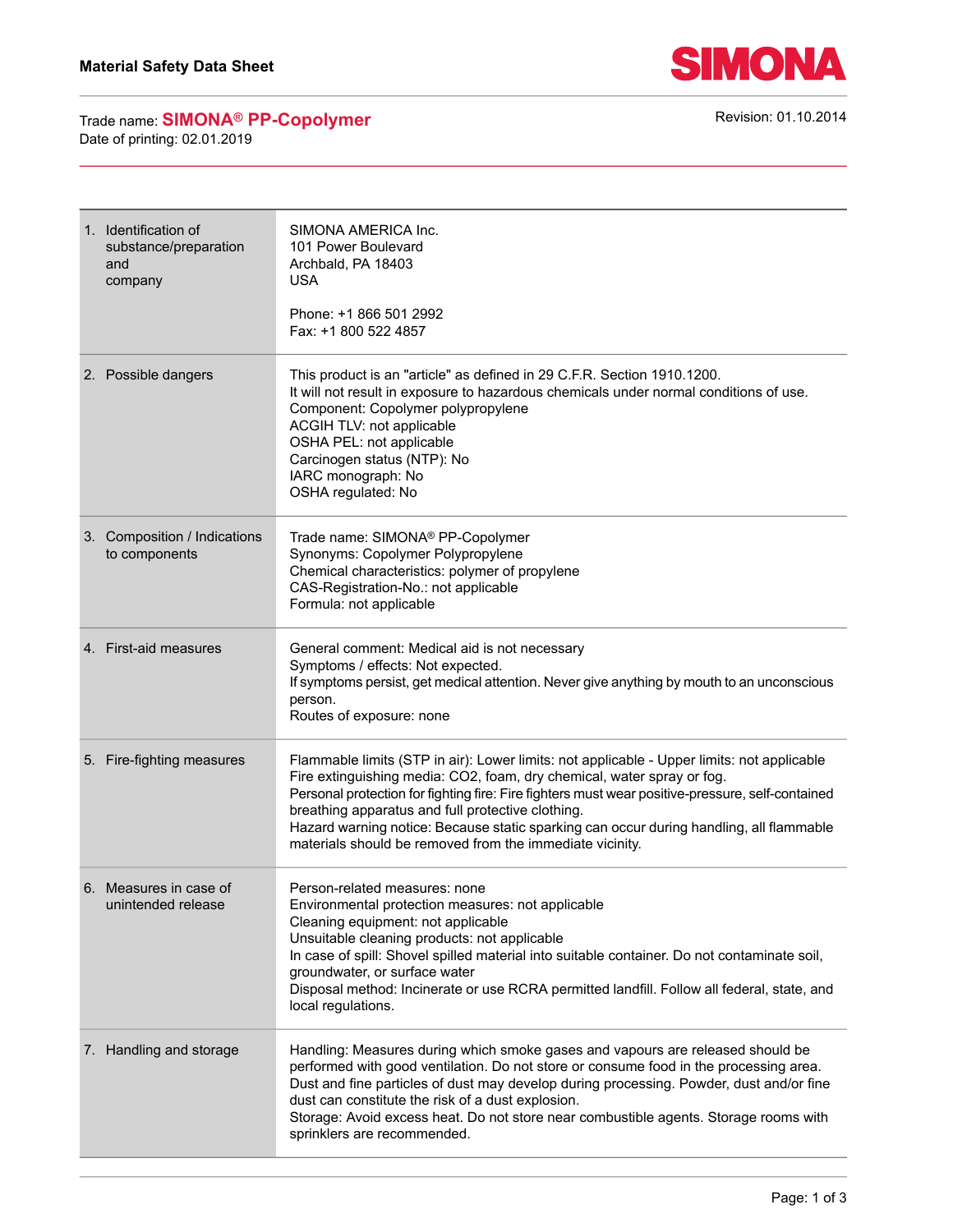

Trade name: **SIMONA<sup>®</sup> PP-Copolymer Revision: 01.10.2014** Revision: 01.10.2014 Date of printing: 02.01.2019

| 8. Exposure controls /<br>personal protection | Technical measures (in processing): Always ensure there is effective ventilation and -<br>where necessary $-$ a local extraction system in order to keep away any smoke gases,<br>vapours and/or dust.<br>Personal safety equipment:<br>Breathing masks: If ventilation is adequate, there is no need to wear a breathing mask.<br>Small particles of this product may form during processing. If it is not possible to avoid<br>inhaling particles, a breathing mask must be worn to protect against dust.<br>Hand protection: No special safety equipment required. If material is hot, protective gloves<br>must be worn for handling.<br>Eye protection/body protection: No special safety equipment required. |                                                                                  |  |
|-----------------------------------------------|--------------------------------------------------------------------------------------------------------------------------------------------------------------------------------------------------------------------------------------------------------------------------------------------------------------------------------------------------------------------------------------------------------------------------------------------------------------------------------------------------------------------------------------------------------------------------------------------------------------------------------------------------------------------------------------------------------------------|----------------------------------------------------------------------------------|--|
| 9. Physical and chemical                      | Phenotype                                                                                                                                                                                                                                                                                                                                                                                                                                                                                                                                                                                                                                                                                                          |                                                                                  |  |
| properties                                    | Phenotype / form:<br>Color:<br>Smell:                                                                                                                                                                                                                                                                                                                                                                                                                                                                                                                                                                                                                                                                              | semi-finished product, solid state<br>eurogrey, natural, white<br>not applicable |  |
|                                               | Change of state                                                                                                                                                                                                                                                                                                                                                                                                                                                                                                                                                                                                                                                                                                    |                                                                                  |  |
|                                               | Crystalline melting range:                                                                                                                                                                                                                                                                                                                                                                                                                                                                                                                                                                                                                                                                                         | 320° F - 327.2° F                                                                |  |
|                                               | Other remarks                                                                                                                                                                                                                                                                                                                                                                                                                                                                                                                                                                                                                                                                                                      |                                                                                  |  |
|                                               | Density:                                                                                                                                                                                                                                                                                                                                                                                                                                                                                                                                                                                                                                                                                                           | $0.910$ g/cm <sup>3</sup>                                                        |  |
| 10. Stability and reactivity                  | Thermal decomposition: above appr. 572°F<br>Dangerous decomposition products: Besides carbon black also carbon dioxide and water<br>as well as low molecular parts of PP will develop during the burning process. In case of<br>incomplete burning also carbon monoxide may arise.<br>Use of stabilisers: none<br>Exothermic reactions: none<br>Notices regarding state of aggregation: none<br>Conditions to be avoided: none<br>Substances/media to be avoided: none<br>HMIS ratings (scale 0-4): health = 0, flammability = 1, reactivity = 0                                                                                                                                                                   |                                                                                  |  |
| 11. Toxic indications                         | No toxicity tests have been performed for this material. No harm to health was observed<br>over a period spanning several years.                                                                                                                                                                                                                                                                                                                                                                                                                                                                                                                                                                                   |                                                                                  |  |
| 12. Ecological indications                    | No biodegradation, no solubility in water, no effects being harmful to the environment<br>must be expected.<br>Mobility: not applicable<br>Accumulation: not applicable<br>Eco-toxicity: not applicable                                                                                                                                                                                                                                                                                                                                                                                                                                                                                                            |                                                                                  |  |
| 13. Waste-disposal<br>indications             | Waste must be recycled or incinerated at approved facilities or disposed of at refuse tips<br>in accordance with federal, state and local regulations.<br>Waste key for the unused product: EAK-Code 120 105                                                                                                                                                                                                                                                                                                                                                                                                                                                                                                       |                                                                                  |  |
|                                               | Waste name: waste of polyproylene.                                                                                                                                                                                                                                                                                                                                                                                                                                                                                                                                                                                                                                                                                 |                                                                                  |  |